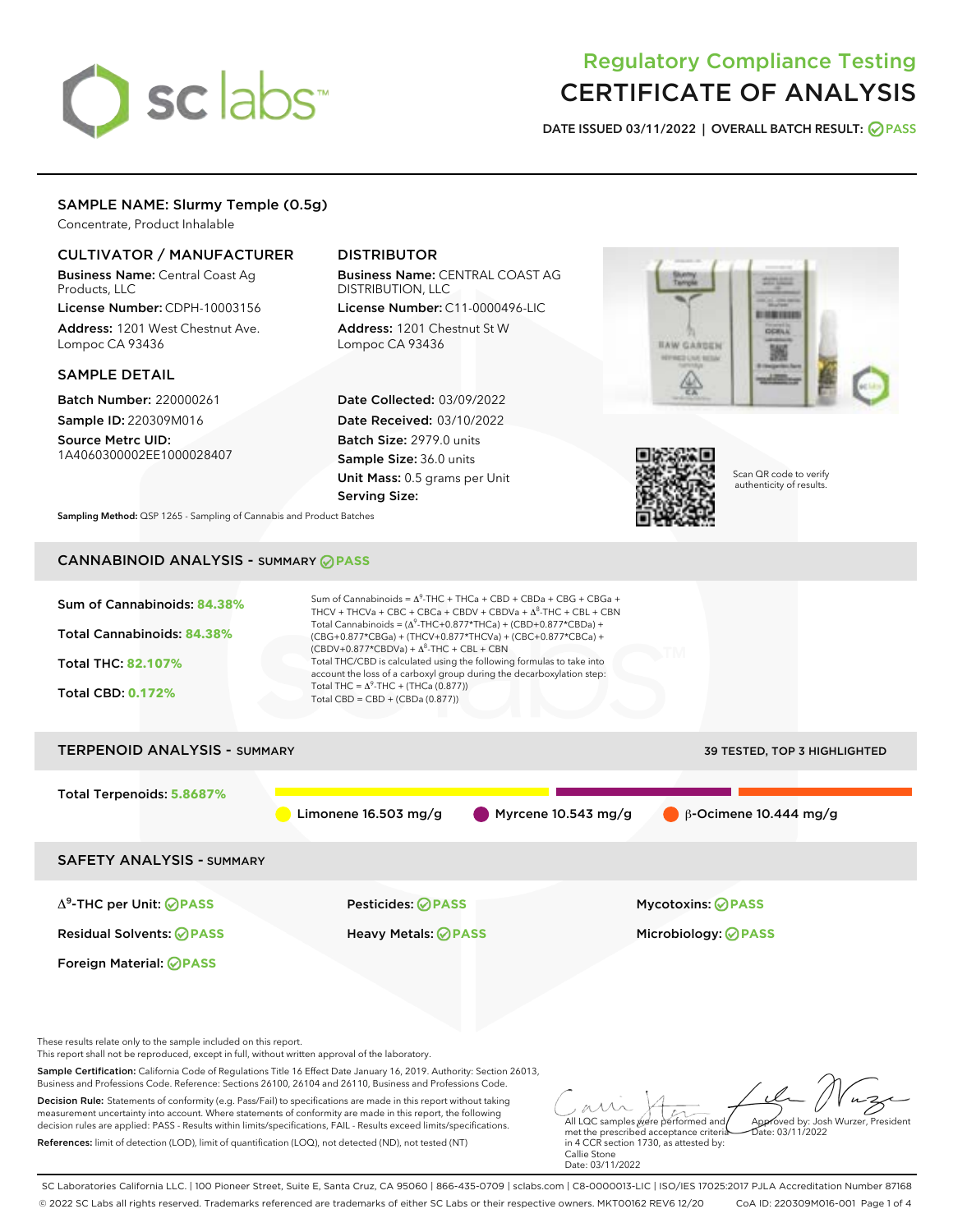



SLURMY TEMPLE (0.5G) | DATE ISSUED 03/11/2022 | OVERALL BATCH RESULT: **O PASS** 

#### CANNABINOID TEST RESULTS - 03/10/2022 2 PASS

Tested by high-performance liquid chromatography with diode-array detection (HPLC-DAD). **Method:** QSP 1157 - Analysis of Cannabinoids by HPLC-DAD

#### TOTAL CANNABINOIDS: **84.38%**

Total Cannabinoids (Total THC) + (Total CBD) + (Total CBG) + (Total THCV) + (Total CBC) +  $(Total$  CBDV) +  $\Delta$ <sup>8</sup>-THC + CBL + CBN

TOTAL THC: **82.107%** Total THC (Δ<sup>9</sup> -THC+0.877\*THCa)

TOTAL CBD: **0.172%**

Total CBD (CBD+0.877\*CBDa)

TOTAL CBG: 1.405% Total CBG (CBG+0.877\*CBGa)

TOTAL THCV: 0.39% Total THCV (THCV+0.877\*THCVa)

TOTAL CBC: ND Total CBC (CBC+0.877\*CBCa)

TOTAL CBDV: ND Total CBDV (CBDV+0.877\*CBDVa)

| <b>COMPOUND</b> | LOD/LOO<br>(mg/g)          | <b>MEASUREMENT</b><br><b>UNCERTAINTY</b><br>(mg/g) | <b>RESULT</b><br>(mg/g) | <b>RESULT</b><br>(%) |
|-----------------|----------------------------|----------------------------------------------------|-------------------------|----------------------|
| $\Delta^9$ -THC | 0.06/0.26                  | ±22.005                                            | 821.07                  | 82.107               |
| <b>CBG</b>      | 0.06/0.19                  | ±0.431                                             | 14.05                   | 1.405                |
| <b>THCV</b>     | 0.1/0.2                    | ±0.15                                              | 3.9                     | 0.39                 |
| <b>CBN</b>      | 0.1/0.3                    | ±0.16                                              | 3.1                     | 0.31                 |
| <b>CBD</b>      | 0.07/0.29                  | ±0.062                                             | 1.72                    | 0.172                |
| $\Delta^8$ -THC | 0.1 / 0.4                  | N/A                                                | <b>ND</b>               | <b>ND</b>            |
| <b>THCa</b>     | 0.05/0.14                  | N/A                                                | <b>ND</b>               | <b>ND</b>            |
| <b>THCVa</b>    | 0.07/0.20                  | N/A                                                | <b>ND</b>               | <b>ND</b>            |
| <b>CBDa</b>     | 0.02/0.19                  | N/A                                                | <b>ND</b>               | <b>ND</b>            |
| <b>CBDV</b>     | 0.04/0.15                  | N/A                                                | <b>ND</b>               | <b>ND</b>            |
| <b>CBDVa</b>    | 0.03 / 0.53                | N/A                                                | <b>ND</b>               | <b>ND</b>            |
| <b>CBGa</b>     | 0.1/0.2                    | N/A                                                | <b>ND</b>               | <b>ND</b>            |
| <b>CBL</b>      | 0.06 / 0.24                | N/A                                                | <b>ND</b>               | <b>ND</b>            |
| <b>CBC</b>      | 0.2 / 0.5                  | N/A                                                | <b>ND</b>               | <b>ND</b>            |
| <b>CBCa</b>     | 0.07/0.28                  | N/A                                                | <b>ND</b>               | <b>ND</b>            |
|                 | <b>SUM OF CANNABINOIDS</b> |                                                    | 843.8 mg/g              | 84.38%               |

#### **UNIT MASS: 0.5 grams per Unit**

| $\Delta^9$ -THC per Unit               | 1100 per-package limit | 410.54 mg/unit | <b>PASS</b> |
|----------------------------------------|------------------------|----------------|-------------|
| <b>Total THC per Unit</b>              |                        | 410.54 mg/unit |             |
| <b>CBD per Unit</b>                    |                        | $0.86$ mg/unit |             |
| <b>Total CBD per Unit</b>              |                        | $0.86$ mg/unit |             |
| <b>Sum of Cannabinoids</b><br>per Unit |                        | 421.9 mg/unit  |             |
| <b>Total Cannabinoids</b><br>per Unit  |                        | 422.0 mg/unit  |             |

| <b>COMPOUND</b>         | LOD/LOQ<br>(mg/g) | <b>UNCERTAINTY</b><br>(mg/g) | <b>RESULT</b><br>(mg/g)                         | <b>RESULT</b><br>(%) |
|-------------------------|-------------------|------------------------------|-------------------------------------------------|----------------------|
| Limonene                | 0.005 / 0.016     | ±0.1832                      | 16.503                                          | 1.6503               |
| <b>Myrcene</b>          | 0.008 / 0.025     | ±0.1054                      | 10.543                                          | 1.0543               |
| $\beta$ -Ocimene        | 0.006 / 0.020     | ±0.2611                      | 10.444                                          | 1.0444               |
| Terpinolene             | 0.008 / 0.026     | ±0.0819                      | 5.149                                           | 0.5149               |
| $\alpha$ -Pinene        | 0.005 / 0.017     | ±0.0274                      | 4.096                                           | 0.4096               |
| $\beta$ -Pinene         | 0.004 / 0.014     | ±0.0297                      | 3.342                                           | 0.3342               |
| β-Caryophyllene         | 0.004 / 0.012     | ±0.0828                      | 2.990                                           | 0.2990               |
| Fenchol                 | 0.010 / 0.034     | ±0.0268                      | 0.890                                           | 0.0890               |
| Linalool                | 0.009 / 0.032     | ±0.0249                      | 0.841                                           | 0.0841               |
| $\alpha$ -Humulene      | 0.009/0.029       | ±0.0203                      | 0.813                                           | 0.0813               |
| $\alpha$ -Bisabolol     | 0.008 / 0.026     | ±0.0221                      | 0.532                                           | 0.0532               |
| Terpineol               | 0.009 / 0.031     | ±0.0224                      | 0.469                                           | 0.0469               |
| Camphene                | 0.005 / 0.015     | ±0.0036                      | 0.395                                           | 0.0395               |
| trans-ß-Farnesene       | 0.008 / 0.025     | ±0.0078                      | 0.281                                           | 0.0281               |
| $\alpha$ -Phellandrene  | 0.006 / 0.020     | ±0.0024                      | 0.227                                           | 0.0227               |
| $\alpha$ -Terpinene     | 0.005 / 0.017     | ±0.0025                      | 0.213                                           | 0.0213               |
| $\Lambda^3$ -Carene     | 0.005 / 0.018     | ±0.0023                      | 0.203                                           | 0.0203               |
| <b>Borneol</b>          | 0.005 / 0.016     | ±0.0043                      | 0.133                                           | 0.0133               |
| Guaiol                  | 0.009 / 0.030     | ±0.0046                      | 0.124                                           | 0.0124               |
| $\gamma$ -Terpinene     | 0.006 / 0.018     | ±0.0016                      | 0.117                                           | 0.0117               |
| Fenchone                | 0.009 / 0.028     | ±0.0018                      | 0.081                                           | 0.0081               |
| Nerolidol               | 0.006 / 0.019     | ±0.0039                      | 0.080                                           | 0.0080               |
| p-Cymene                | 0.005 / 0.016     | ±0.0009                      | 0.044                                           | 0.0044               |
| Citronellol             | 0.003 / 0.010     | ±0.0016                      | 0.042                                           | 0.0042               |
| Valencene               | 0.009 / 0.030     | ±0.0021                      | 0.040                                           | 0.0040               |
| Caryophyllene<br>Oxide  | 0.010 / 0.033     | ±0.0012                      | 0.034                                           | 0.0034               |
| Eucalyptol              | 0.006 / 0.018     | ±0.0005                      | 0.026                                           | 0.0026               |
| Sabinene                | 0.004 / 0.014     | ±0.0001                      | 0.014                                           | 0.0014               |
| Nerol                   | 0.003 / 0.011     | ±0.0004                      | 0.012                                           | 0.0012               |
| Geraniol                | 0.002 / 0.007     | ±0.0003                      | 0.009                                           | 0.0009               |
| Sabinene Hydrate        | 0.006 / 0.022     | N/A                          | <loq< th=""><th><loq< th=""></loq<></th></loq<> | <loq< th=""></loq<>  |
| Isopulegol              | 0.005 / 0.016     | N/A                          | ND                                              | ND                   |
| Camphor                 | 0.006 / 0.019     | N/A                          | <b>ND</b>                                       | ND                   |
| Isoborneol              | 0.004 / 0.012     | N/A                          | <b>ND</b>                                       | ND                   |
| Menthol                 | 0.008 / 0.025     | N/A                          | ND                                              | ND                   |
| Pulegone                | 0.003 / 0.011     | N/A                          | ND                                              | ND                   |
| <b>Geranyl Acetate</b>  | 0.004 / 0.014     | N/A                          | <b>ND</b>                                       | ND                   |
| $\alpha$ -Cedrene       | 0.005 / 0.016     | N/A                          | ND                                              | ND                   |
| Cedrol                  | 0.008 / 0.027     | N/A                          | <b>ND</b>                                       | ND                   |
| <b>TOTAL TERPENOIDS</b> |                   |                              | 58.687 mg/g                                     | 5.8687%              |

SC Laboratories California LLC. | 100 Pioneer Street, Suite E, Santa Cruz, CA 95060 | 866-435-0709 | sclabs.com | C8-0000013-LIC | ISO/IES 17025:2017 PJLA Accreditation Number 87168 © 2022 SC Labs all rights reserved. Trademarks referenced are trademarks of either SC Labs or their respective owners. MKT00162 REV6 12/20 CoA ID: 220309M016-001 Page 2 of 4

# TERPENOID TEST RESULTS - 03/11/2022

Terpene analysis utilizing gas chromatography-flame ionization detection (GC-FID). **Method:** QSP 1192 - Analysis of Terpenoids by GC-FID

MEASUREMENT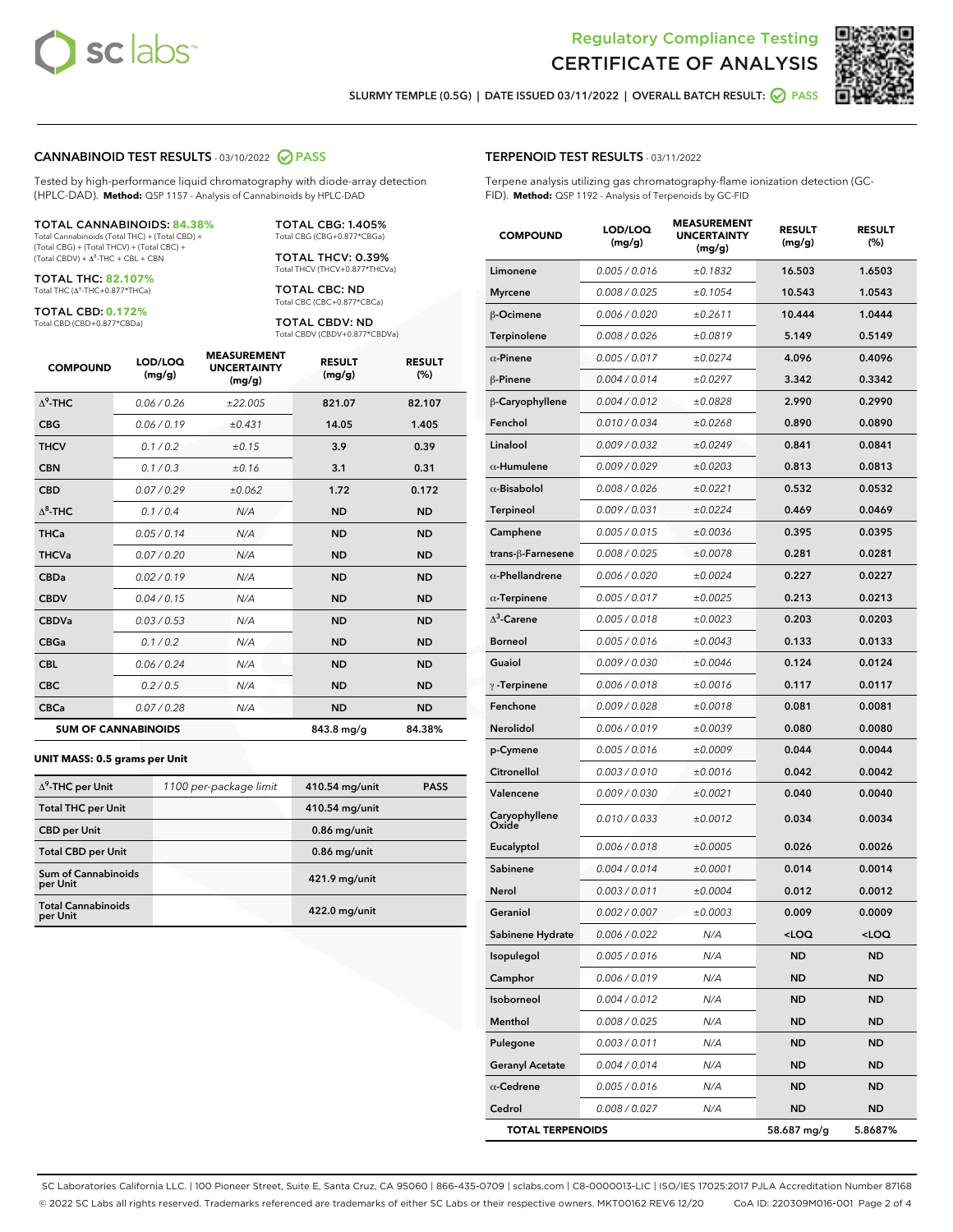



SLURMY TEMPLE (0.5G) | DATE ISSUED 03/11/2022 | OVERALL BATCH RESULT: @ PASS

# CATEGORY 1 PESTICIDE TEST RESULTS - 03/11/2022 2 PASS

Pesticide and plant growth regulator analysis utilizing high-performance liquid chromatography-mass spectrometry (HPLC-MS) or gas chromatography-mass spectrometry (GC-MS). \*GC-MS utilized where indicated. **Method:** QSP 1212 - Analysis of Pesticides and Mycotoxins by LC-MS or QSP 1213 - Analysis of Pesticides by GC-MS

| <b>COMPOUND</b>             | LOD/LOQ<br>$(\mu g/g)$ | <b>ACTION</b><br>LIMIT<br>$(\mu g/g)$ | <b>MEASUREMENT</b><br><b>UNCERTAINTY</b><br>$(\mu g/g)$ | <b>RESULT</b><br>$(\mu g/g)$ | <b>RESULT</b> |
|-----------------------------|------------------------|---------------------------------------|---------------------------------------------------------|------------------------------|---------------|
| Aldicarb                    | 0.03 / 0.08            | $\ge$ LOD                             | N/A                                                     | <b>ND</b>                    | <b>PASS</b>   |
| Carbofuran                  | 0.02 / 0.05            | $>$ LOD                               | N/A                                                     | <b>ND</b>                    | <b>PASS</b>   |
| Chlordane*                  | 0.03/0.08              | $>$ LOD                               | N/A                                                     | <b>ND</b>                    | <b>PASS</b>   |
| Chlorfenapyr*               | 0.03/0.10              | $>$ LOD                               | N/A                                                     | <b>ND</b>                    | <b>PASS</b>   |
| Chlorpyrifos                | 0.02 / 0.06            | $>$ LOD                               | N/A                                                     | <b>ND</b>                    | <b>PASS</b>   |
| Coumaphos                   | 0.02 / 0.07            | $\ge$ LOD                             | N/A                                                     | <b>ND</b>                    | <b>PASS</b>   |
| Daminozide                  | 0.02 / 0.07            | $>$ LOD                               | N/A                                                     | <b>ND</b>                    | <b>PASS</b>   |
| <b>Dichlorvos</b><br>(DDVP) | 0.03 / 0.09            | $>$ LOD                               | N/A                                                     | <b>ND</b>                    | <b>PASS</b>   |
| Dimethoate                  | 0.03 / 0.08            | $\ge$ LOD                             | N/A                                                     | <b>ND</b>                    | <b>PASS</b>   |
| Ethoprophos                 | 0.03/0.10              | $\ge$ LOD                             | N/A                                                     | <b>ND</b>                    | <b>PASS</b>   |
| Etofenprox                  | 0.02 / 0.06            | $\ge$ LOD                             | N/A                                                     | <b>ND</b>                    | <b>PASS</b>   |
| Fenoxycarb                  | 0.03/0.08              | $\ge$ LOD                             | N/A                                                     | <b>ND</b>                    | <b>PASS</b>   |
| Fipronil                    | 0.03/0.08              | $\ge$ LOD                             | N/A                                                     | <b>ND</b>                    | <b>PASS</b>   |
| Imazalil                    | 0.02/0.06              | $>$ LOD                               | N/A                                                     | <b>ND</b>                    | <b>PASS</b>   |
| <b>Methiocarb</b>           | 0.02 / 0.07            | $\ge$ LOD                             | N/A                                                     | <b>ND</b>                    | <b>PASS</b>   |
| Parathion-methyl            | 0.03/0.10              | $\ge$ LOD                             | N/A                                                     | <b>ND</b>                    | <b>PASS</b>   |
| <b>Mevinphos</b>            | 0.03/0.09              | $>$ LOD                               | N/A                                                     | <b>ND</b>                    | <b>PASS</b>   |
| Paclobutrazol               | 0.02 / 0.05            | $>$ LOD                               | N/A                                                     | <b>ND</b>                    | <b>PASS</b>   |
| Propoxur                    | 0.03/0.09              | $\ge$ LOD                             | N/A                                                     | <b>ND</b>                    | <b>PASS</b>   |
| Spiroxamine                 | 0.03 / 0.08            | $\ge$ LOD                             | N/A                                                     | <b>ND</b>                    | <b>PASS</b>   |
| Thiacloprid                 | 0.03/0.10              | $>$ LOD                               | N/A                                                     | <b>ND</b>                    | <b>PASS</b>   |
|                             |                        |                                       |                                                         |                              |               |

# CATEGORY 2 PESTICIDE TEST RESULTS - 03/11/2022 @ PASS

| <b>COMPOUND</b>          | LOD/LOQ<br>$(\mu g/g)$ | <b>ACTION</b><br><b>LIMIT</b><br>$(\mu g/g)$ | <b>MEASUREMENT</b><br><b>UNCERTAINTY</b><br>$(\mu g/g)$ | <b>RESULT</b><br>$(\mu g/g)$ | <b>RESULT</b> |
|--------------------------|------------------------|----------------------------------------------|---------------------------------------------------------|------------------------------|---------------|
| Abamectin                | 0.03/0.10              | 0.1                                          | N/A                                                     | <b>ND</b>                    | <b>PASS</b>   |
| Acephate                 | 0.02/0.07              | 0.1                                          | N/A                                                     | <b>ND</b>                    | <b>PASS</b>   |
| Acequinocyl              | 0.02/0.07              | 0.1                                          | N/A                                                     | <b>ND</b>                    | <b>PASS</b>   |
| Acetamiprid              | 0.02/0.05              | 0.1                                          | N/A                                                     | <b>ND</b>                    | <b>PASS</b>   |
| Azoxystrobin             | 0.02 / 0.07            | 0.1                                          | N/A                                                     | <b>ND</b>                    | <b>PASS</b>   |
| <b>Bifenazate</b>        | 0.01/0.04              | 0.1                                          | N/A                                                     | <b>ND</b>                    | <b>PASS</b>   |
| <b>Bifenthrin</b>        | 0.02 / 0.05            | 3                                            | N/A                                                     | <b>ND</b>                    | <b>PASS</b>   |
| <b>Boscalid</b>          | 0.03/0.09              | 0.1                                          | N/A                                                     | <b>ND</b>                    | <b>PASS</b>   |
| Captan                   | 0.19/0.57              | 0.7                                          | N/A                                                     | <b>ND</b>                    | <b>PASS</b>   |
| Carbaryl                 | 0.02/0.06              | 0.5                                          | N/A                                                     | <b>ND</b>                    | <b>PASS</b>   |
| Chlorantranilip-<br>role | 0.04/0.12              | 10                                           | N/A                                                     | <b>ND</b>                    | <b>PASS</b>   |
| Clofentezine             | 0.03/0.09              | 0.1                                          | N/A                                                     | <b>ND</b>                    | <b>PASS</b>   |

# CATEGORY 2 PESTICIDE TEST RESULTS - 03/11/2022 continued

| <b>COMPOUND</b>               | LOD/LOQ<br>(µg/g) | <b>ACTION</b><br><b>LIMIT</b><br>(µg/g) | <b>MEASUREMENT</b><br><b>UNCERTAINTY</b><br>(µg/g) | <b>RESULT</b><br>(µg/g) | <b>RESULT</b> |
|-------------------------------|-------------------|-----------------------------------------|----------------------------------------------------|-------------------------|---------------|
| Cyfluthrin                    | 0.12 / 0.38       | $\overline{c}$                          | N/A                                                | <b>ND</b>               | <b>PASS</b>   |
| Cypermethrin                  | 0.11/0.32         | $\mathcal{I}$                           | N/A                                                | <b>ND</b>               | <b>PASS</b>   |
| <b>Diazinon</b>               | 0.02 / 0.05       | 0.1                                     | N/A                                                | <b>ND</b>               | <b>PASS</b>   |
| Dimethomorph                  | 0.03 / 0.09       | 2                                       | N/A                                                | ND                      | <b>PASS</b>   |
| Etoxazole                     | 0.02 / 0.06       | 0.1                                     | N/A                                                | <b>ND</b>               | <b>PASS</b>   |
| Fenhexamid                    | 0.03/0.09         | 0.1                                     | N/A                                                | <b>ND</b>               | <b>PASS</b>   |
| Fenpyroximate                 | 0.02 / 0.06       | 0.1                                     | N/A                                                | <b>ND</b>               | <b>PASS</b>   |
| Flonicamid                    | 0.03 / 0.10       | 0.1                                     | N/A                                                | ND                      | <b>PASS</b>   |
| Fludioxonil                   | 0.03 / 0.10       | 0.1                                     | N/A                                                | <b>ND</b>               | <b>PASS</b>   |
| Hexythiazox                   | 0.02 / 0.07       | 0.1                                     | N/A                                                | <b>ND</b>               | <b>PASS</b>   |
| Imidacloprid                  | 0.04 / 0.11       | 5                                       | N/A                                                | <b>ND</b>               | <b>PASS</b>   |
| Kresoxim-methyl               | 0.02 / 0.07       | 0.1                                     | N/A                                                | <b>ND</b>               | <b>PASS</b>   |
| <b>Malathion</b>              | 0.03 / 0.09       | 0.5                                     | N/A                                                | <b>ND</b>               | <b>PASS</b>   |
| Metalaxyl                     | 0.02 / 0.07       | $\overline{c}$                          | N/A                                                | <b>ND</b>               | <b>PASS</b>   |
| Methomyl                      | 0.03 / 0.10       | $\mathcal{I}$                           | N/A                                                | <b>ND</b>               | <b>PASS</b>   |
| Myclobutanil                  | 0.03 / 0.09       | 0.1                                     | N/A                                                | <b>ND</b>               | <b>PASS</b>   |
| Naled                         | 0.02 / 0.07       | 0.1                                     | N/A                                                | <b>ND</b>               | <b>PASS</b>   |
| Oxamyl                        | 0.04 / 0.11       | 0.5                                     | N/A                                                | ND                      | <b>PASS</b>   |
| Pentachloronitro-<br>benzene* | 0.03/0.09         | 0.1                                     | N/A                                                | ND                      | <b>PASS</b>   |
| Permethrin                    | 0.04 / 0.12       | 0.5                                     | N/A                                                | <b>ND</b>               | <b>PASS</b>   |
| Phosmet                       | 0.03 / 0.10       | 0.1                                     | N/A                                                | <b>ND</b>               | <b>PASS</b>   |
| Piperonyl<br><b>Butoxide</b>  | 0.02 / 0.07       | 3                                       | N/A                                                | <b>ND</b>               | <b>PASS</b>   |
| Prallethrin                   | 0.03 / 0.08       | 0.1                                     | N/A                                                | <b>ND</b>               | <b>PASS</b>   |
| Propiconazole                 | 0.02 / 0.07       | 0.1                                     | N/A                                                | <b>ND</b>               | <b>PASS</b>   |
| Pyrethrins                    | 0.04 / 0.12       | 0.5                                     | N/A                                                | <b>ND</b>               | <b>PASS</b>   |
| Pyridaben                     | 0.02 / 0.07       | 0.1                                     | N/A                                                | ND                      | <b>PASS</b>   |
| Spinetoram                    | 0.02 / 0.07       | 0.1                                     | N/A                                                | <b>ND</b>               | <b>PASS</b>   |
| Spinosad                      | 0.02 / 0.07       | 0.1                                     | N/A                                                | <b>ND</b>               | <b>PASS</b>   |
| Spiromesifen                  | 0.02 / 0.05       | 0.1                                     | N/A                                                | <b>ND</b>               | <b>PASS</b>   |
| Spirotetramat                 | 0.02 / 0.06       | 0.1                                     | N/A                                                | ND                      | <b>PASS</b>   |
| Tebuconazole                  | 0.02 / 0.07       | 0.1                                     | N/A                                                | <b>ND</b>               | <b>PASS</b>   |
| Thiamethoxam                  | 0.03 / 0.10       | 5                                       | N/A                                                | <b>ND</b>               | <b>PASS</b>   |
| Trifloxystrobin               | 0.03 / 0.08       | 0.1                                     | N/A                                                | <b>ND</b>               | <b>PASS</b>   |

SC Laboratories California LLC. | 100 Pioneer Street, Suite E, Santa Cruz, CA 95060 | 866-435-0709 | sclabs.com | C8-0000013-LIC | ISO/IES 17025:2017 PJLA Accreditation Number 87168 © 2022 SC Labs all rights reserved. Trademarks referenced are trademarks of either SC Labs or their respective owners. MKT00162 REV6 12/20 CoA ID: 220309M016-001 Page 3 of 4